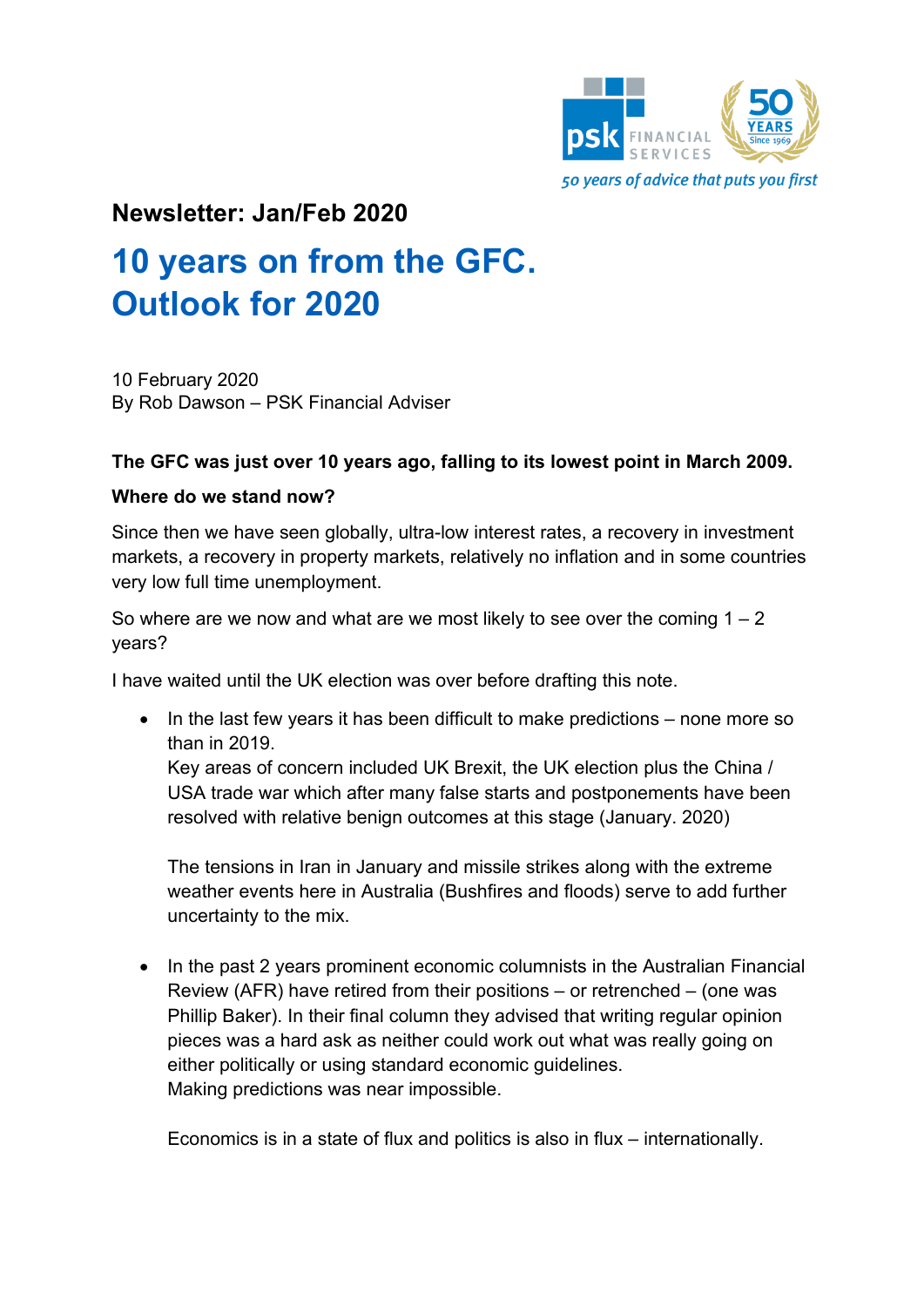### **The Problem:**

Economic text books written in the 1950's – 70's were based on the world at that time and do not reflect the world today.

Back then we enjoyed, Full employment, limited inflation, (later stagflation) and a young working population.

Interest rates sat at around the 5 -10% mark and later (19 - 20% to kill inflation). Investment markets were heavily influenced by interest rates.

Economics in 2020 has a new normal that old text books never grappled with.

• Ageing population: In all OECD western countries the percentage of the population over 65 is now 3 times what it was even in in the 1970's and 80's and growing. This segment of the population saves hard in the final few years of work and lives frugally in retirement in order to make their remaining wealth last.

This segment is 16% of the population in both Australian and USA and 20% in Europe. It represents an important tipping point in the limitations of growth and general demand in the economy.

• Unemployment and the "gig" economy.

The formal rate of unemployment is classified as "did you work at least 1 hour in the last week?" It's a long-standing measure dating back to the 1950's when if you worked for 1 hour you likely worked full time for 40 hrs.

A chronically over simplistic measure in 2020.

There are 6 levels of unemployment used in the USA statistics the official rate is knowns as U2. The U6 measure includes all those who want to work or work more and is nearly double the U2 measure. And as recently as 2 years ago was nearly 3 times as large.

A similar analysis is also used in Australia.

This consistent overhang of labour surplus including some older workers not formally measured in the statistics (because they are over 65) limits wage growth in many areas, since often the job creation is in the part time gig economy.

The official unemployment rate slides into less significance each year. The combined total unemployment rates at about 6.5% in the USA and 8.5% in Australia further adds to the limited economic demands when added to the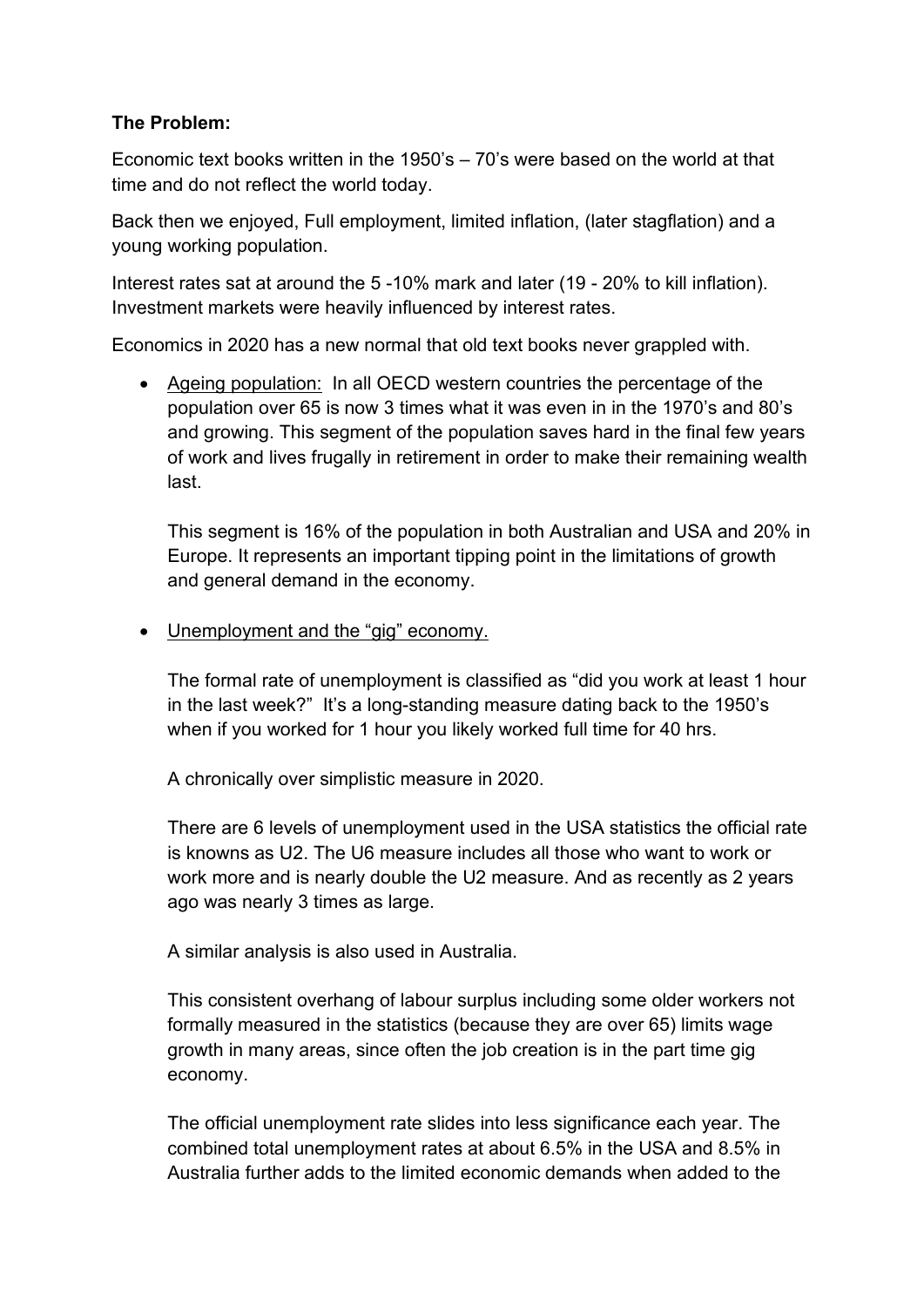retiree population.

#### • Technology

This changes the GDP measure and the inflation measures too at a faster rate than can be tracked and factored into adjusted economic indicators and responses.

There has been a suspicion in economic circles that the GDP reported in major OECD countries is under measured. GDP has usually been measured on production or on services paid for. As the technology and the Internet has dramatically reduced the cost of products and services the GDP could look as if its stagnant or going backwards while in actual fact much more is being achieved.

Think about: Digital Photography, the use of Google instead of encyclopedias, Uber lowers the cost of services and deliveries.

Some economists believe that the productivity increase of some administrative work is also disguised. Mobile banking, online shopping, healthcare processes.

Medical achievements now mean that patient stays in hospital can be reduced from a week to a few days for some procedures. Others are now just a day visit and back home at night.

All of this is inadequately tracked and measured. But we report lowish GDP numbers in all OECD countries and lament the "stagnating" economies.

### **The Solution (?):**

So far, we see traditional economics at work, reduce interest rates to near zero, try to boost more spending (usually on credit), rely heavily on the monetary approach run by the US Fed or the RBA.

Seeking to push the economy to higher GDP and maybe find a bit of inflation that signals the economy is doing well. Conservative governments avoid pump priming and Government spending. They seek to get back to a budget surplus.

Many articles in the press are written with a doomsday tone about resurgent inflation suddenly coming back – There is little evidence of this or evidence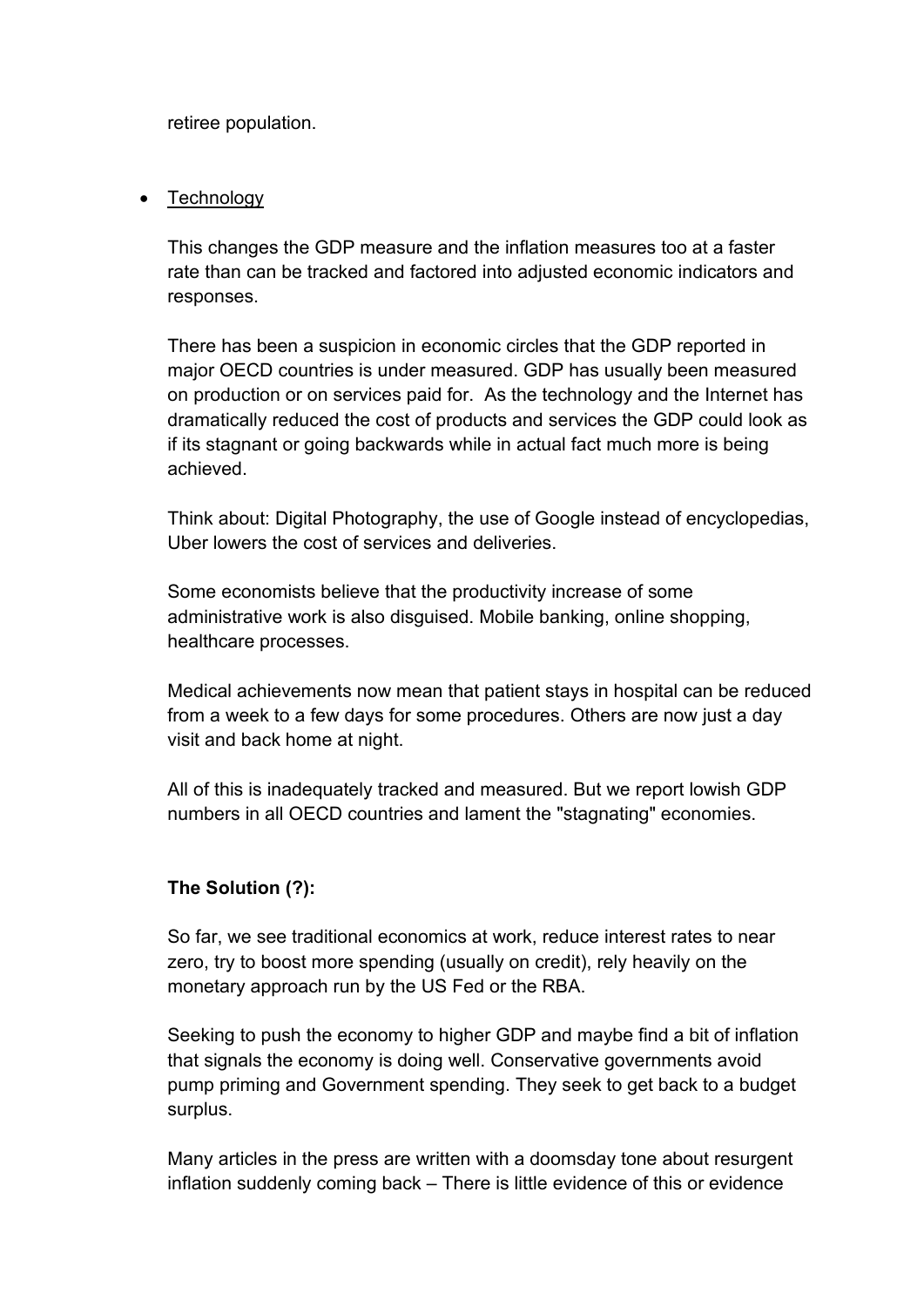that it will appear anytime soon. An analysis of newspaper articles vs reality often shows that doomsday drums beating, especially about investments are invariably wrong or chronically overstated.

Roughly 4 negative articles for 1 positive article.

But asset prices like shares and housing increase on the back of low interest rates.

So, in the short term of the next 2 years there appears to be more of the same, with lower rates to push down unemployment to new lows looking for stronger economic growth and some modest inflation to justify nudging interest rates back up a bit higher.

Increased asset prices in the case of housing seems to be preferred. Since people feel good about themselves when their house goes up in price. Thus, we end up with a new norm where interest rates remain low and equity markets remain high. Dividend yields are only about 4-5% whereas they were normally more like 7% pre GFC.

#### **Pre-Coronavirus view: January 2020.**

Generally, the view in early January was positive on the basis of the following:

- Likely win by Trump in November pushing the US economy along further. USA has a lot of internal confidence and great consumer sentiment.

Geopolitical risk decreasing – China trade war on the mend – or at least on hold.

- US monetary policy looks less threatening more amenable to growth.
- Share markets not overvalued vs inflation and interest rates. Australia a bit high vs Overseas Markets.
- A Steady as she goes looks highly likely globally and in the USA.